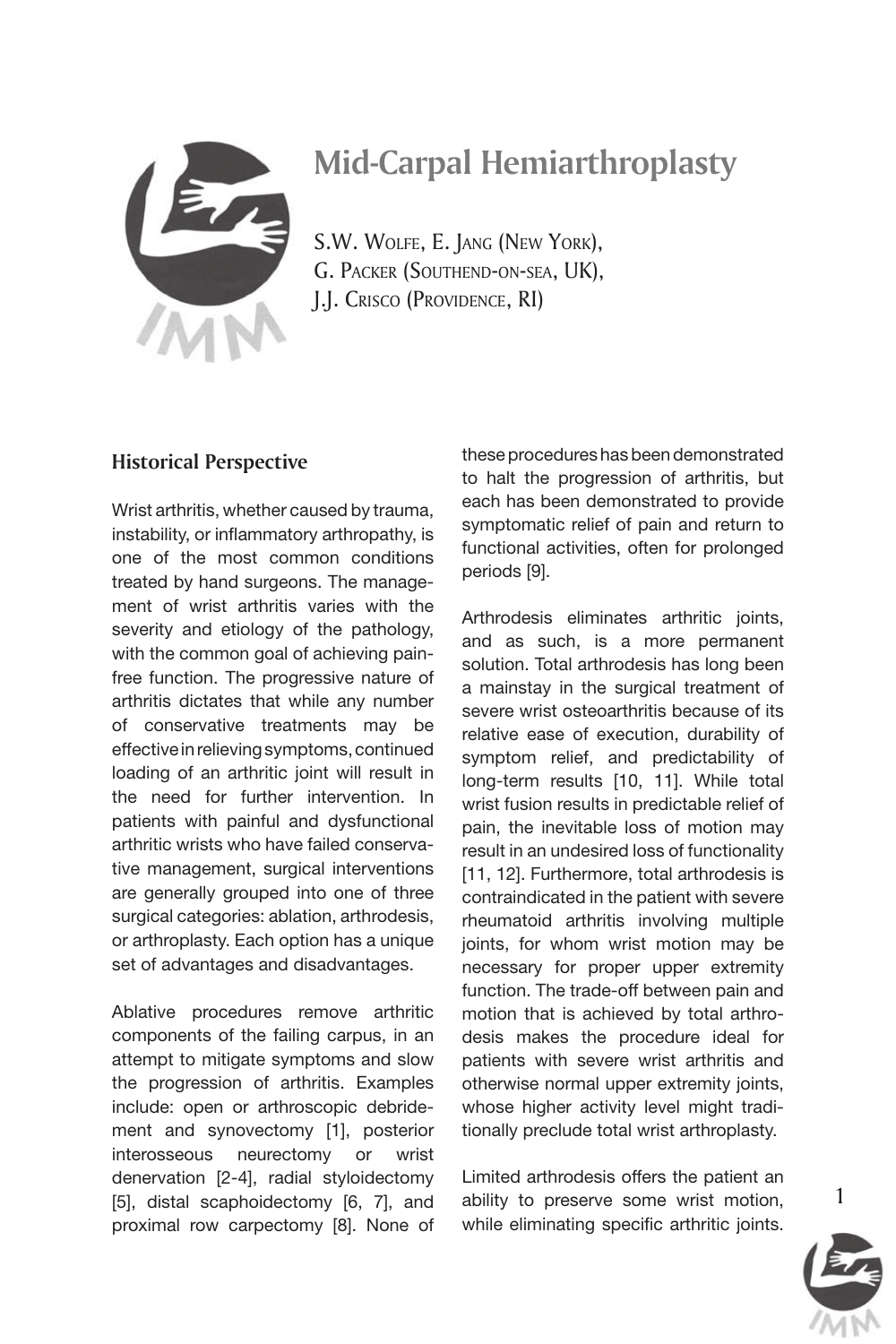A number of limited intercarpal fusions have been proposed to treat the varied presentations of wrist arthritis. Scaphoid excision and four-corner fusion (4CF) has gained favor as an alternative to proximal row carpectomy (PRC) in treating advanced-stage scapholunate and scaphoid nonunion advanced collapse (SLAC and SNAC), due to the preservation of carpal height and maintenance of the congruent native radiolunate joint. Single cohort studies suggest a decreased tendency for arthritic progression and revision surgery in the arthrodesis group when compared to proximal row carpectomy, though no longterm prospective studies have been performed [13, 14]. For either option, wrist motion is constrained because the important midcarpal "dart-thrower's arc" [15, 16] is largely eliminated, and compensatory motion of the elbow and shoulder may ensue. Radioscapholunate arthrodesis is an attractive surgical option that preserves carpal height as well as the critical midcarpal motion necessary for physiological motion of the wrist, but is largely confined to isolated arthritis of the radiocarpal joint, and complications including nonunion, midcarpal arthritis, and hamatelunate impaction syndrome have been reported [17, 18].

Total wrist arthroplasty was first described in 1973 by Swanson, as an alternative to wrist fusion for patients who have specific needs or desires to maintain wrist motion [19]. At a time when total joint arthroplasty was rapidly establishing itself as the dominant reconstructive procedure in large joints, wrist arthroplasty seemed to be a desirable alternative for the subset of patients with severe wrist arthritis.

Despite the positive characteristics of total wrist arthroplasty, reports of complications have diminished the enthusiasm with which the technique was originally described [20-26]. Problems caused by silicone synovitis resulted in Swanson's original silicone implants being replaced by metallic implants, but the metallic implants suffered from their own issues of instability and distal component failure [27-29]. Early reports demonstrated a disconcerting incidence of aseptic loosening of the distal component, particularly in cases of inflammatory arthritis, and often requiring reoperation [23, 29]. Furthermore, while one of the proposed benefits of total wrist fusion was the availability of total wrist arthroplasty as a salvage procedure, many complications during the conversion to total arthrodesis have been reported [30].

Although newer implants offer improved designs that result in "less devastating complications", the issues surrounding the distal component of total wrist replacements have still not been completely resolved [24, 31, 32]. As a result, the procedure has not matched the widespread acceptance gained by its counterpart procedures in the hip, knee, and shoulder.

# *Rationale for wrist Hemiarthroplasty*

Many of the issues surrounding total wrist arthroplasty have been localized to problems caused by the distal component. Loosening of the distal implant is likely due to a combination of the thin medullary canals found in the metacarpal bones, and the high moments experienced by the wrist joint during activities of daily living. In addition, traditional designs of total wrist arthroplasty resect a significant portion of the distal radius,

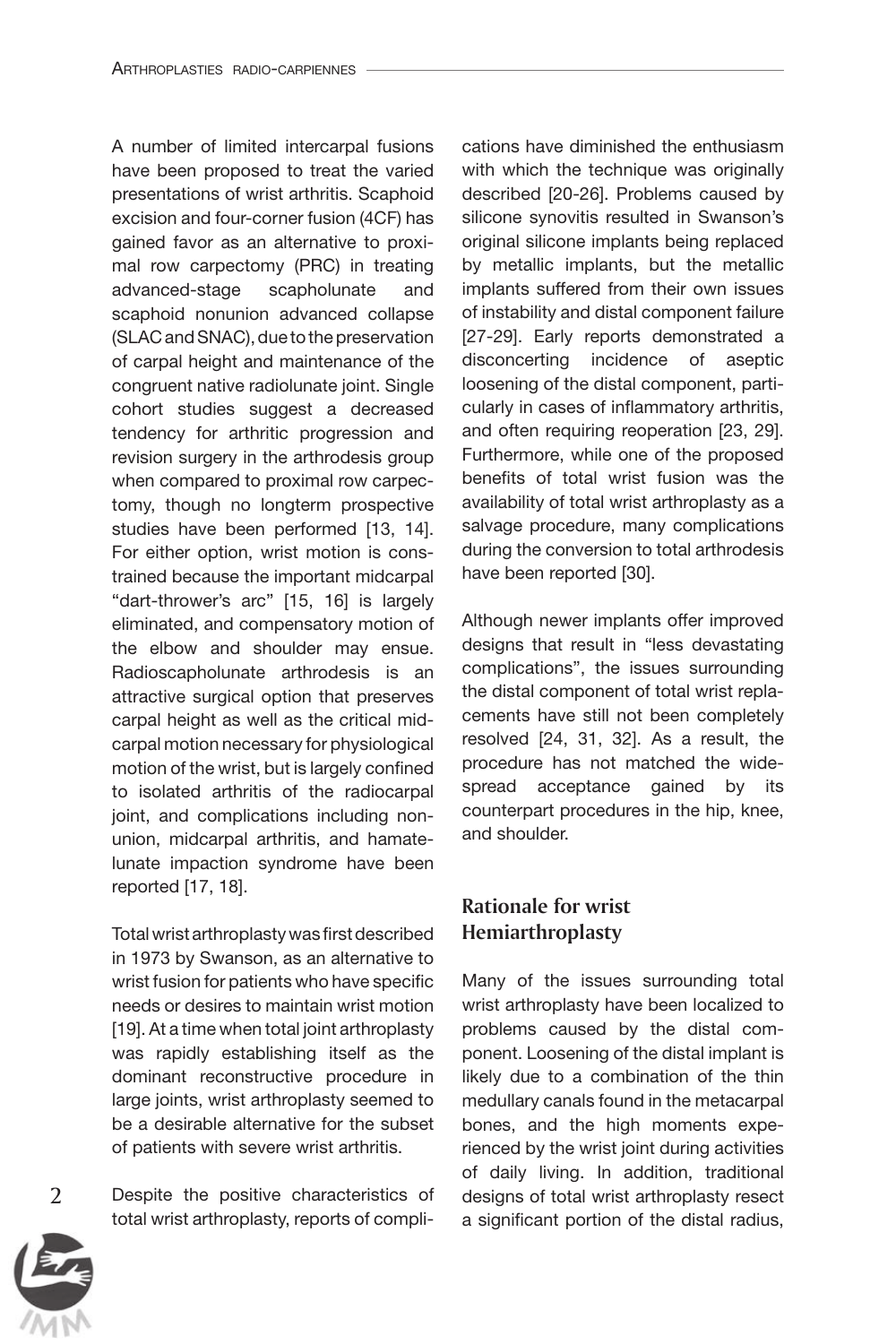and as such, shift the wrist's center of rotation proximally. This alteration of wrist kinematics thus increases the moment on the distal component, potentially contributing to distal component loosening and pullout. This subtle shift in the dynamic structure of the wrist joint results in significant changes in the kinematics, soft tissue envelope, and musculotendinous forces of the wrist, which may lead to degenerative arthritis or impaired motion. These precautions surrounding total wrist arthroplasty converge to impose strict activity restrictions on patients undergoing the procedure, as well as limitations on eligibility for the procedure. As a result, although total wrist arthroplasty theoretically preserves motion of the wrist, the complications caused by the distal component impose a number of constraints on patient activity.

As a result, a number of surgeons began investigating the possibility of implanting just the proximal component of a total wrist arthroplasty in order to avoid failure of the distal component. The first description of the use of wrist hemiarthroplasty was published by Boyer *et al.* in June 2010, as a case report on two patients [33]. One patient was a 36-year old woman with a 15-year history of rheumatoid arthritis affecting both wrists and refractory to splinting and steroid injections, while the other was a 52-year old man with a 1.5-year history of persistent osteoarthritis. Both patients had specific desires to retain motion in the wrist. Both patients had personally experienced the loss of motion caused by alternative treatments and requested a motion-preserving procedure instead. As a result, the two patients opted for a limited procedure wherein implantation of the radial component of a wrist

arthroplasty was combined with a proximal row carpectomy.

Satisfactory outcomes were reported at one and two years of followup, with relief of pain in both patients. Range of motion in both patients was sufficient to meet Palmer's definition of a functional wrist (a minimum of 5° flexion, 30° extension, 10° radial deviation, and 15° ulnar deviation) [34]. With the caveat that both patients had good bone stock and soft tissue quality, Boyer went on to recommend the procedure as a viable option for carefully selected patients who would otherwise only be eligible for complete wrist fusion, but had specific needs or desires for preserved range of motion.

Three months later, two small patient series were presented at the 2010 *International Wrist Investigators Workshop* (IWIW), separately by Culp and Adams. Culp reported the results of a retrospective review of 16 wrist hemiarthroplasty patients, at a range of 4months to 2.5 years followup, performed for the treatment of rheumatoid arthritis, SLAC wrist, or Kienböck's disease. All patients reported being "satisfied" with the outcomes of surgery, which included a 22% mean increase in mean grip strength, a noticeable decrease in pain, and continued clinical and radiographic stability. Only one reoperation was required, a wrist capsulectomy to relieve stiffness [35].

Adams *et al.* combined a biomechanical study and a patient series to evaluate the proximal hemiarthroplasty procedure. A study of 8 cadaver specimens utilized radio-opaque markers in the capitate and radius to assess the alignment of the wrist radiographically following hemiarthroplasty and proximal row carpec

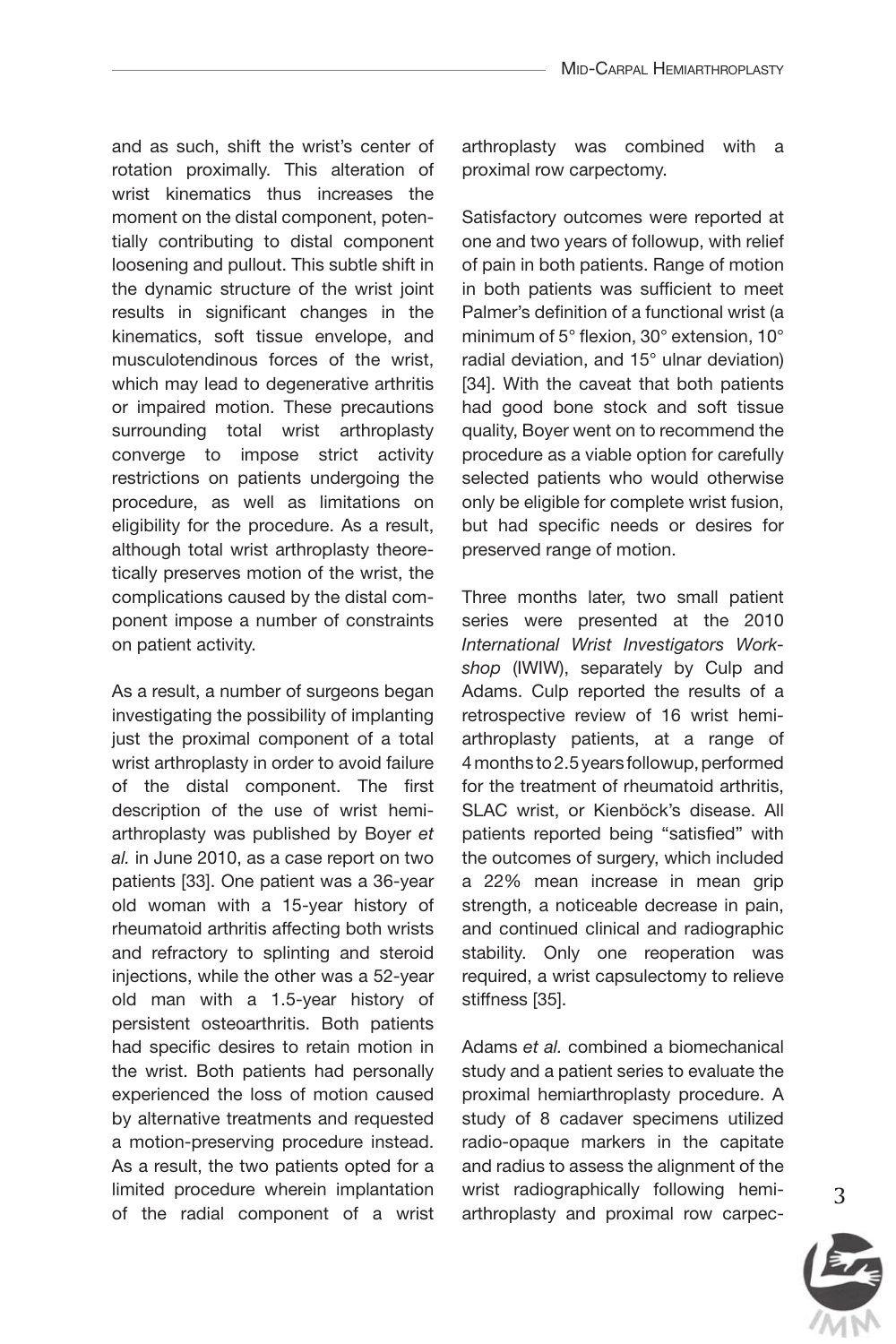tomy. Radioulnar alignment remained within 2.2mm on posteroanterior radiographs and within 4.7mm on lateral images during radial/ulnar deviation and flexion/extension, respectively. In a consecutive series of 13 patients undergoing hemiarthroplasty for osteoarthritis or rheumatoid arthritis, the corresponding parameters were found to remain within 3.9mm and 2.5mm [36].

Taken together, the results of these studies suggest that proximal wrist hemiarthroplasty represents a potential improvement upon total wrist arthroplasty or wrist arthrodesis, with early studies demonstrating good radiographic stability in addition to potential improvements in grip strength, pain reduction, and clinical stability. The technique is easier to execute than a total wrist arthroplasty or arthrodesis, and both options are potentially still available after a hemiarthroplasty should a revision be required.

# *Conception of Midcarpal Hemiarthroplasty*

While wrist hemiarthroplasty successfully addresses the problems caused by the distal component of a total wrist arthroplasty, the alteration of wrist kinematics remains an issue. The proximal implants of total wrist arthroplasties were not designed to accommodate this new use, and as a result, cannot fully replicate midcarpal wrist motion.

In 2006, the senior authors filed a U.S. patent application for a "midcarpal hemiarthroplasty," to replicate the complex articular structure formed by the proximal carpal row. The implant was conceived with the goal of enabling preservation of

midcarpal motion and the important "dart-thrower's arc" of motion [16]. By replacing the proximal carpal row instead of resecting and resurfacing the radius, a replacement for the midcarpal joint articulation is created. This is an important distinction from the traditional radiocarpal replacement of total wrist arthroplasty and is attractive from a kinematic standpoint. The ellipsoidal shape of traditional total wrist bearing surfaces, while offering mobility separately in the flexion-extension and radio-ulnar deviation planes, is incapable of enabling the coupled dart-thrower's motion. Reconstruction of a midcarpal prosthetic articulation theoretically has the potential for increased cartilage longevity of the native midcarpal cartilaginous surface by preserving a congruent articulation and emulating normal midcarpal kinematics. Further, restoration of the normal carpal height restores normal capsuloligamentous relationships and approximates the wrist's native center of rotation.

## *Design Considerations*

Any wrist prosthesis or implant design specifically for midcarpal hemiarthroplasty must satisfy a number of functional requirements to ensure that the patient's activities of daily living are not further limited by the treatment imposed. Efforts should be made to preserve the principal motion of the wrist, the so-called dartthrower's motion, in any technique that aims to restore functional motion of the wrist. This coupled motion — which comprises an elliptical envelope oriented along an oblique axis from extension/ radial deviation to flexion/ulnar deviation — is crucial during both high-strength and high-dexterity activities involving the wrist [16, 37, 38]. Implant designs that

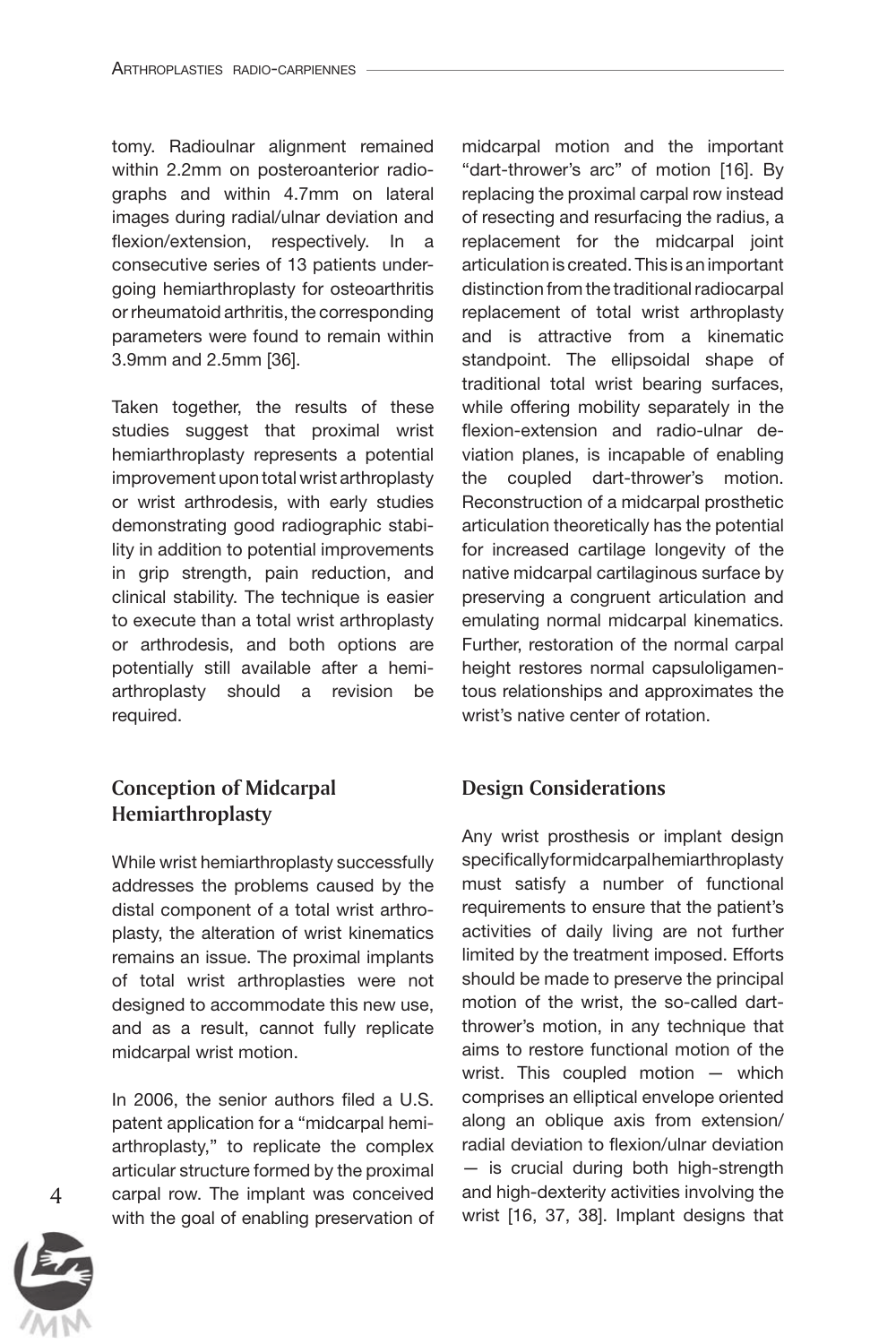can reproduce this motion are hypothesized to allow for greater functionality of the wrist during a wide variety of activities.

It is important to replicate the unique geometry of the midcarpal joint in the design of a prosthesis intended for use in hemiarthroplasty (fig. 1). A design that



*Fig. 1: Radiographs demonstrating the use of a prosthesis specifically designed to accommodate the anatomy of the distal carpal row. This 41-year old male active righthand dominant male was treated for severe radiocarpal arthritis (A, B) using a midcarpal hemiarthroplasty implant, and followup radiographs were obtained one year after surgery (C, D). Note the preservation of carpal height with the use of a midcarpal hemiarthroplasty. The patient was able to resume golfing on a regular basis 12 weeks post-operation.*

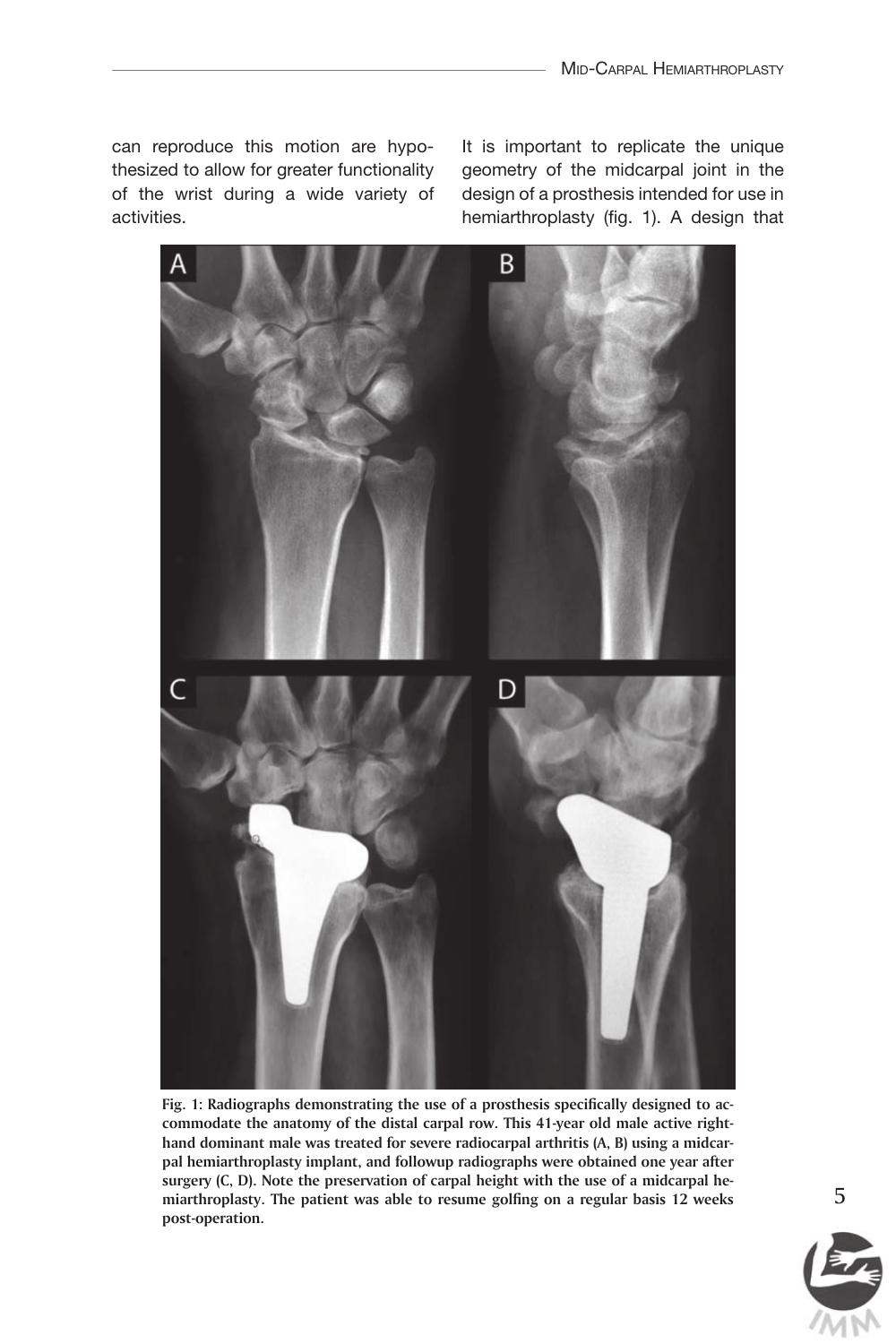minimizes wear and stress on the distal carpal row should allow for smoother motion of the wrist joint, decreased articular cartilage wear, and reduced risk of implant loosening or failure. In particular, throwing and sporting activities demand that the proximal implant be designed with a geometry that limits translation and shear stress between the proximal and distal components.

Maintaining the anatomy of the distal radioulnar joint (DRUJ) by preserving as much of the distal radius as possible is an important consideration in wrist prosthetic design. Motion at the DRUJ will benefit from the preservation of the articular surfaces of the distal radius as well as the critical bony origins of the palmar and dorsal arms of the radioulnar ligaments.

The KinematX Midcarpal Hemiarthroplasty *(Extremity Medical, Parsippany, NJ)* is designed to meet these requirements. It is constructed of cobalt-chromium, and is coated with a grit-blasted bony ingrowth designed to improved fixation. Three sizes allow for accurate canal fill and recreation of normal capsuleligamentous tension. The component's nearly acetabular articulation with the distal carpal row is achieved by a computer-aided design utilizing aggregated computer tomography of 20 normal wrists (fig. 2). The monobloc, proximal carpal row replacement is easy to insert with minimal soft tissue disruption and instrumentation. By minimizing bony removal of the distal radius, the subchondral plate remains intact and provides increased support for the prosthesis.



*Fig. 2: KinematX Midcarpal Hemiarthroplasty. Note the cobalt-chromium articulating surface, designed to create a near-acetabular joint with the distal carpal row. The stem is coated with a grit-blasted bony ingrowth, designed to improved fixation within the distal radius.*

#### Indications and Contraindications

Wrist hemiarthroplasty is indicated for the treatment of painful radiocarpal arthritis that remains symptomatic and limits functionality, despite adequate nonsurgical management. Midcarpal hemiarthroplasty is preferred over arthrodesis in cases in which an active lifestyle and/or the presence of shoulder or elbow arthritis leads the patient to request preservation of wrist range of motion for optimal upper extremity function. The etiologies of arthritis for which hemiarthroplasty is indicated include arthritis secondary to SLAC or SNAC wrist, posttraumatic radiocarpal osteoarthritis,

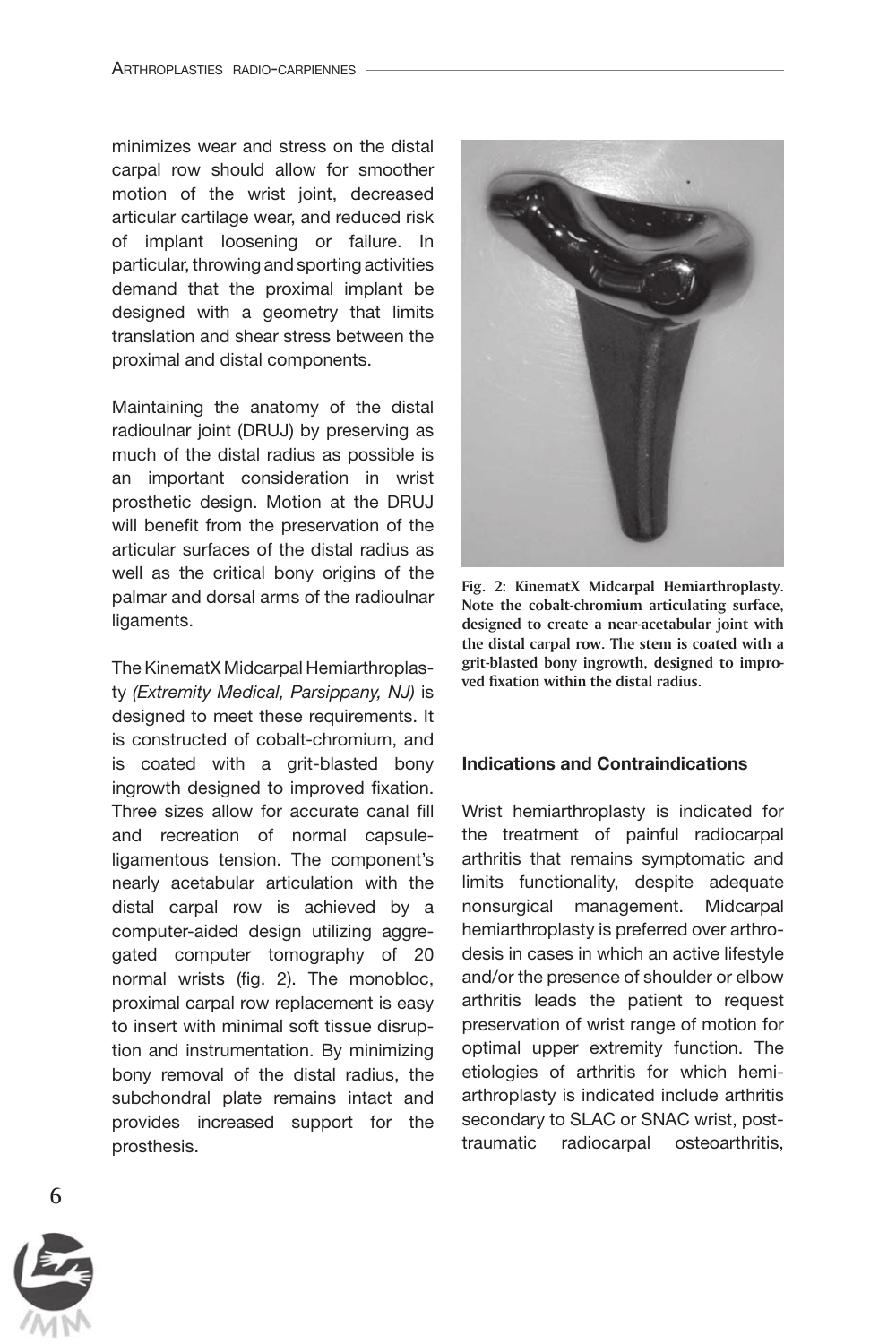distal radial articular malunion, Kienböck's disease, and potentially, inflammatory arthritis. The ideal patient for wrist hemiarthroplasty is one in which the midcarpal articular cartilage is preserved.

Hemiarthroplasty is contraindicated in patients with active inflammatory wrist synovitis, or those with a recent or remote history of infectious arthritis. Significant bone loss and instability or severe osteoporosis may also preclude the use of a prosthesis due to the risk of component loosening. Effective function of a hemiarthroplasty may be prevented by severe articular cartilage wear from inflammatory arthropathy, or instability created by compromise of capsuloligamentous sleeve. Caution should also be used in patients with extensor tendon disruption, as this may indicate attrition of critical ligamentous support and affect the soft tissue balance across the prosthetic articulation [21]. It remains unclear how much midcarpal arthrosis, particularly narrowing and/or degenerative changes of the capitolunate joint, is acceptable before midcarpal hemiarthroplasty is contraindicated.

## *Surgical Technique*

Routine skin preparation and upper extremity draping is conducted after the administration of preoperative prophylactic antibiotics, anesthesia, and tourniquet control. A universal dorsal incision is utilized, 4-5cm in length over the wrist, in line with the third metacarpal. Thick subcutaneous skin flaps are elevated off the extensor retinaculum, and the retinaculum incised just radial to Lister's tubercle and reflected ulnarly.

The third dorsal compartment is opened as the extensor pollicis longus tendon is freed from its sheath and transposed radially. The first and second extensor compartments are then elevated radially in a subperiosteal fashion.

A transverse capsular incision is made near the CMC joint, and a large proximally based rectangular capsule-ligamentous flap is raised, with a wafer of the triquetrum being lifted in continuity with the capsule in order to preserve the insertions of the dorsal radiocarpal and dorsal intercarpal ligaments. The posterior interosseous nerve may be preserved in this approach in order to improve wrist proprioception at the surgeon's discretion [39, 40].

The proximal row is then excised in its entirety. Helpful instruments include a threaded 3.5mm Schanz pin, which can be utilized as a "joystick" to assist in carpal bone excision, and curved periosteal elevators to divide capsular attachments. It is critically important to retain the extrinsic palmar ligaments and maintain pristine midcarpal articular surfaces.

The radial articular surface is then exposed by wrist flexion and palmar translation of the distal row using a thin retractor placed under the volar lip of the radius. A power elliptical rasp (fig. 3) is then used to remove all articular cartilage from the lunate and scaphoid facets of the distal radius, smoothing the interfacet ridge to create a concave and matching subchondral plate surface for the implant. It is important to preserve the volar and dorsal capsuloligamentous attachments originating on their respective lips of the radius.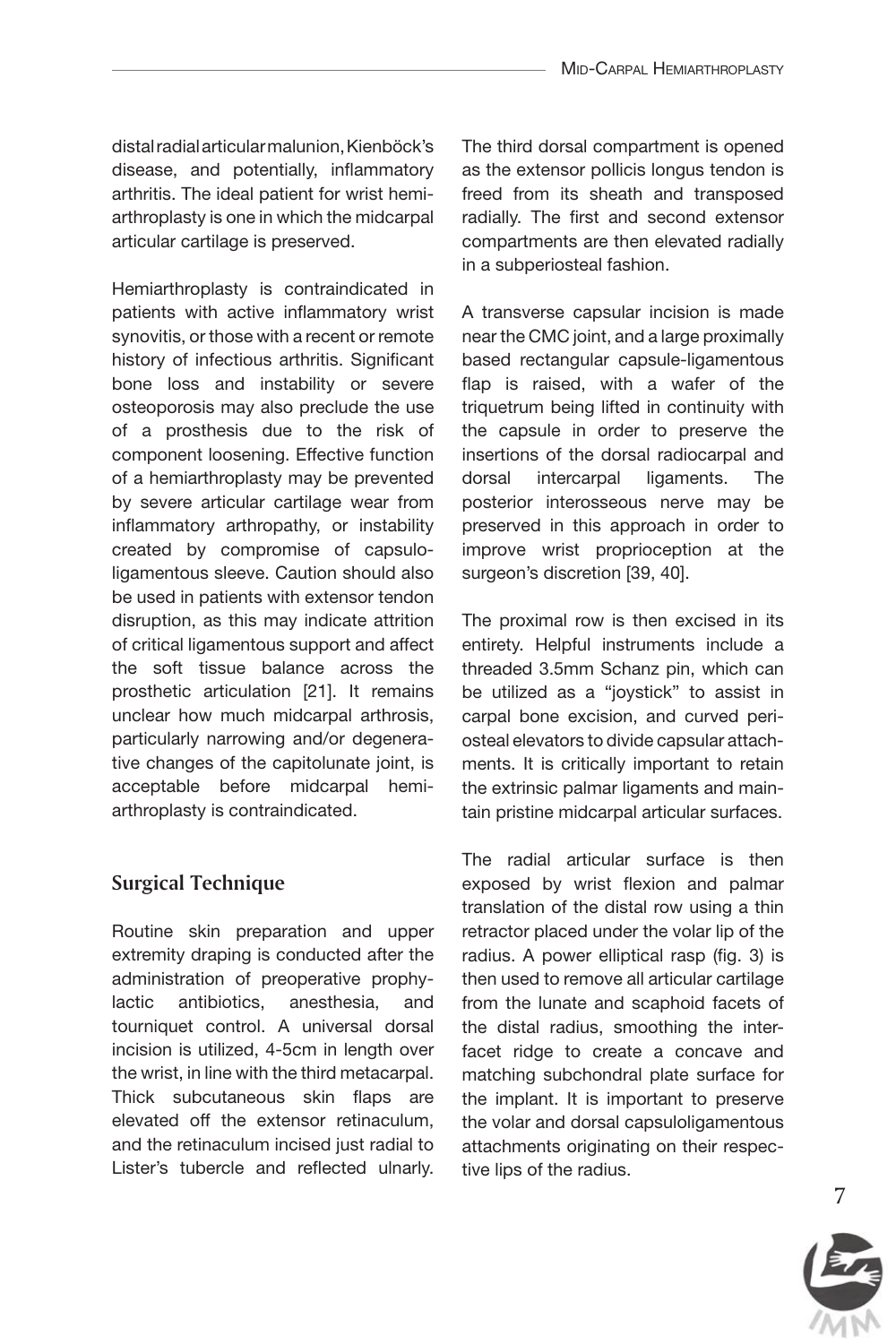

*Fig. 3: Power elliptical rasp used in conjunction with midcarpal hemiarthroplasty. A power elliptical rasp (A) is used to remove all articular cartilage from the lunate and scaphoid facets of the distal radius (B). The power rasp obliterates the inter-facet ridge, leaving a smooth, concave subchondral plate surface that matches the curvature of the implant.*

Precise placement of a guidewire in the center of the radial canal is confirmed with PA and lateral fluoroscopic views. A starter hole in the radius is centered about the guide wire, and enlarged with specialized "box cutting" instruments or a power burr. The canal is then broached to the templated implant size. Trial placement of the implant is then performed, followed by articulation of the wrist and a preliminary assessment of stability and wrist motion. At this stage, laxity is preferable to undue tension.

The implant is then press-fit or cemented, depending on the surgeon's preference. Repair of the retinaculum, leaving the extensor pollicis longus tendon transposed superficial to the retinaculum, is recommended. Routine closure is performed according to the individual surgeon's preference, and a volar plaster wrist splint is applied in neutral position. Early mobilization of the shoulder, elbow, forearm, digits, and thumb is initiated immediately, and discontinuation of the splint at the first return visit for suture removal. A supervised program of progressive wrist range of motion exercises is prescribed at this time (flexion/extension, radial and ulnar deviation, pronation/supination, dartthrowing motion and circumduction), with strengthening being introduced at 6-8 weeks from the time of surgery. Full activity is usually permitted at 8 weeks, with no permanent activity restrictions (contingent on return of full strength).

#### *Complications*

The general risks of implant arthroplasty also apply to wrist hemiarthroplasty: wound healing problems, infection, hematoma, joint stiffness, nerve or tendon injury, intraoperative fracture, and late loosening or subsidence. Early experience indicates that overall risk of aseptic loosening is less than that of total wrist arthroplasty, but longer-term studies are required. Potential complications specific to the wrist include extensor adhesions, wrist instability, carpal impingement, and the development of symptomatic midcarpal arthrosis over time. The extent to which these potential complications may affect the long-term outcomes of midcarpal hemiarthroplasty remains to be seen.

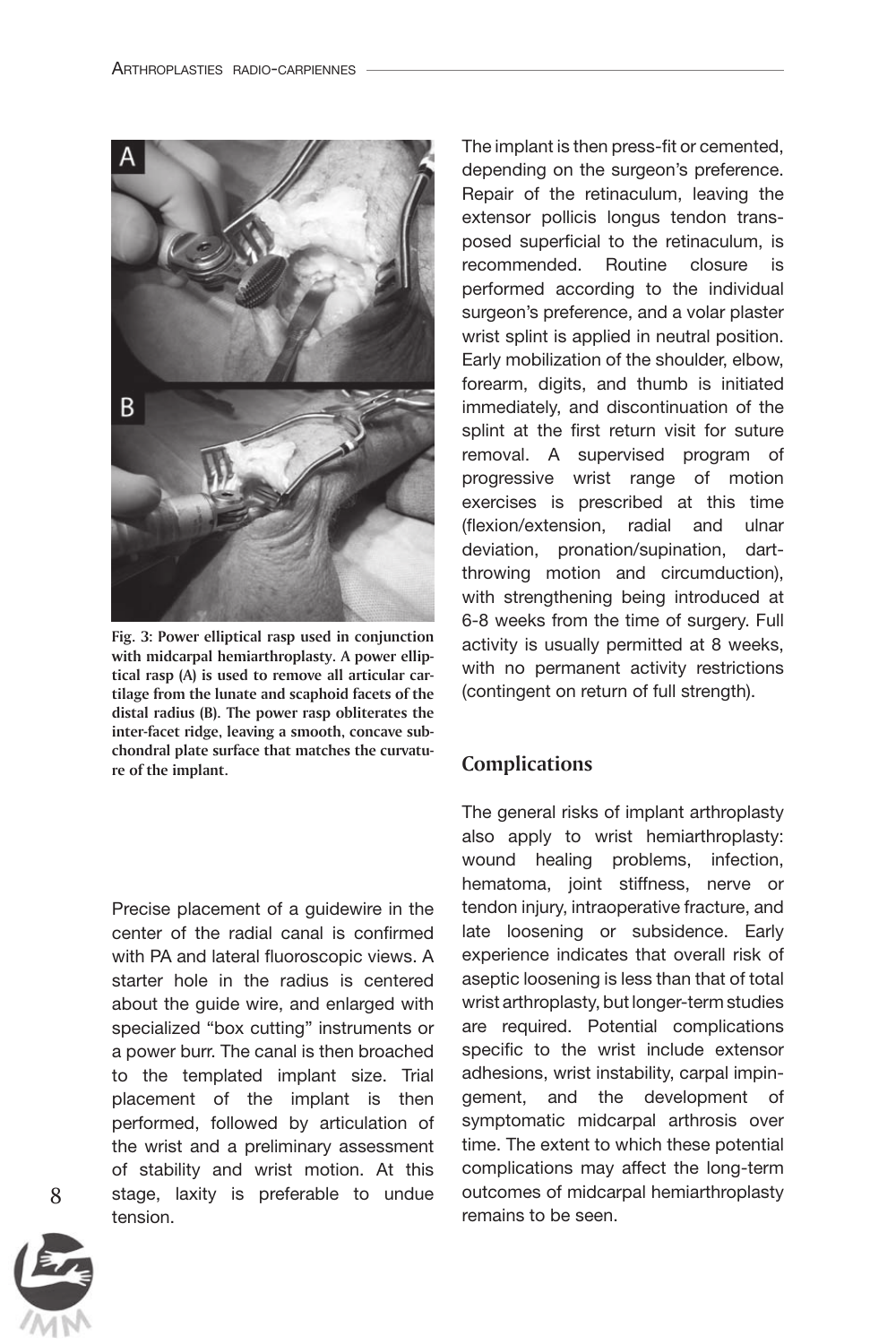## *Early Outcomes*

The most comprehensive study of wrist hemiarthroplasty outcomes to date was performed by a single surgeon in London, UK, using the KinematX Midcarpal Hemiarthroplasty *(Extremity Medical, Parsippany, New Jersey)* over a followup period of 13 months [43].

The average age of the nine patients was 44 years (range, 23-74 years), with three male and six female patients. The dominant hand was affected in six of the nine, and seven were working at time of the surgery (none of which were in professions involving manual labor). The indication for surgery was SLAC wrist in three patients, osteoarthritis of the wrist in three, inflammatory arthritis in two, and Kienböck's disease in one. Two of the patients presented with early midcarpal joint space narrowing. Prior surgeries were attempted in two cases, a radial styloidectomy in one and a distal ulnar arthroplasty in another. The average operative time required to perform the procedure was 49 minutes (range, 45-60 minutes).

Outcomes for all patients are reported below (Table 1). At an average of 31

weeks followup (range, 15-56 weeks), the mean Mayo wrist score increased significantly from  $31.9$  to  $58.8$  ( $p<0.05$ ). The mean *Disabilities of the Arm, Hand, and Wrist* (DASH) score decreased significantly from  $47.8$  to  $28.8$  ( $p<0.05$ ), with the index patient reporting a DASH score of 0 at one year followup. Five of the seven who were employed at time of surgery were able to return to their regular duties at work.

The average range of motion (ROM) tended to increase (though this trend did not reach statistical significance) when pre-operative assessments were compared to latest follow up. Specifically, at a mean of 31 weeks of followup, patients achieved a mean flexion-extension arc of 79° (range, 30-130°, 53% of contralateral), radio-ulnar deviation arc of 23° (range, 5-37°, 34% of contralateral), and grip strength 18.9kg (62% of contralateral). When the analysis was further stratified to exclude the two patients with inflammatory conditions, ROM was found to increase significantly across all planes of motion (Table 2).

The two patients with inflammatory conditions were found to have persistently low Mayo wrist scores (30 and 35), high

| <b>Outcome</b>                 | Pre-Op | Post-Op | <b>Significance</b> |
|--------------------------------|--------|---------|---------------------|
| <b>Mayo Wrist Score</b>        | 31.9   | 58.8    | $p=.006*$           |
| <b>DASH Score</b>              | 47.8   | 28.7    | $p = 0.028*$        |
| Flexion/Extension Arc (°)      | 64.6   | 79.3    | $p=.362$            |
| Radial/Ulnar Deviation Arc (°) | 16.9   | 22.9    | $p=.262$            |
| Grip (kg)                      | 16.1   | 18.9    | $p = .496$          |
| Grip (% of Contralateral)      | 56.3   | 61.7    | $p=.501$            |

#### *Table 1: Pre- and Post-Operative Data, All Patients [43]*

Includes all patients who underwent hemiarthroplasty, including both post-traumatic and inflammatory etiologies. Asterisks (\*) indicate p<0.05. Data are reported as mean value. DASH = Disabilities of the Arm, Shoulder, and Hand questionnaire,  $kg =$  kilograms.

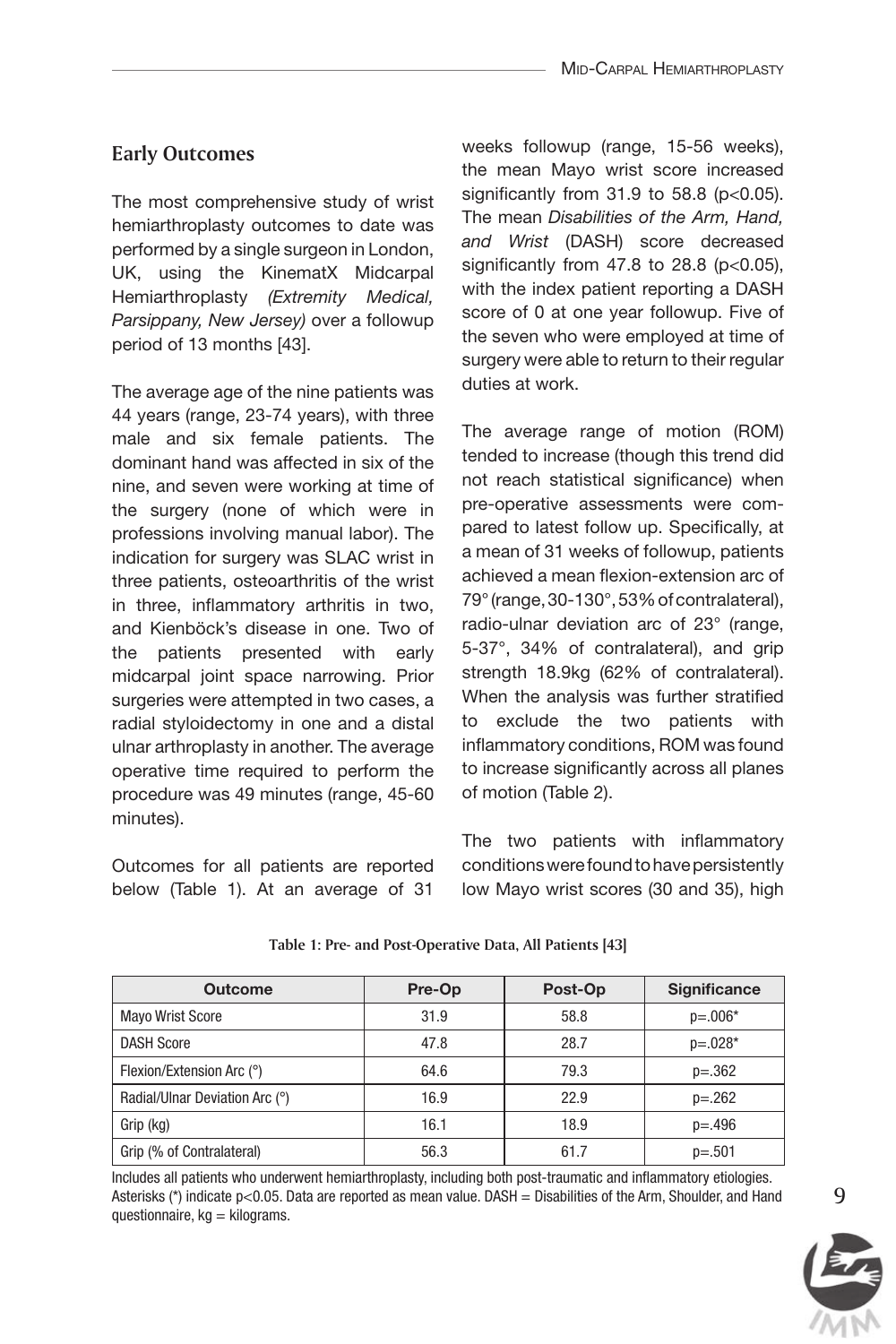| <b>Outcome</b>                 | Pre-Op | Post-Op | <b>Significance</b> |
|--------------------------------|--------|---------|---------------------|
| <b>Mayo Wrist Score</b>        | 35.0   | 67.5    | $p=.006*$           |
| <b>DASH Score</b>              | 43.2   | 15.9    | $p=.006*$           |
| Flexion/Extension Arc (°)      | 58.7   | 90.8    | $p = 0.039*$        |
| Radial/Ulnar Deviation Arc (°) | 13.3   | 24.7    | $p = 0.035*$        |
| Grip (kg)                      | 17.8   | 22.5    | $p = 217$           |

| Table 2: Pre- and Post-Operative Data, Post-Traumatic Patients Only [43] |  |
|--------------------------------------------------------------------------|--|
|--------------------------------------------------------------------------|--|

Includes only those patients with post-traumatic etiologies for wrist arthritis, and excludes those patients with inflammatory etiologies. Asterisks (\*) indicate  $p<0.05$ . Data are reported as mean value. DASH = Disabilities of the Arm, Shoulder, and Hand questionnaire,  $kq =$  kilograms.

DASH scores (66 and 68), low grip strengths (8kg), and reduced motion (one went on to require manipulation). The only two complications in the series were need for manipulation in two patients. There were no cases of component loosening, no revisions, and no infections in the 9 patients over a period of 13 months.

#### *Recommendations*

Hemiarthroplasty is a novel technique that is still in its infancy, but early outcomes are encouraging. A newer prosthetic design, incorporating design considerations specific to emulation of the midcarpal joint, has led to promising

early results. While no definitive conclusions can be reached about the utility of such implants as of yet, from a theoretical standpoint, the restoration of physiological kinematics offered by proximal row implants are consistent with the improved early outcomes demonstrated. The elimination of the distal component, whenever possible, should also reduce component-related loosening, fracture, and cut-out. However, the concerns about the use of prostheses in cases of inflammatory arthritis have not yet been fully resolved, and the indications and contraindications for the use of hemiarthroplasty continue to evolve with more collective experience with the procedure.

#### *References*

[1] ADOLFSSON L. Arthroscopic synovectomy of the wrist. *Hand clinics. 2011; 27(3): 395-9.*

[2] Braga-Silva J, Román JA, Padoin AV. Wrist denervation for painful conditions of the wrist. *The Journal of hand surgery. 2011; 36(6): 961-6.*

[3] ROTHE M, RUDOLF KD, PARTECKE BD. Longterm results following denervation of the wrist in patients with stages II and III SLAC-/SNAC-wrist. Handchirurgie, Mikrochirurgie, plastische Chirurgie : Organ der Deutschsprachigen Arbeitsgemeinschaft für Handchirurgie : Organ der Deutschsprachigen Arbeitsgemeinschaft für Mikrochirurgie der Peripheren Nerven und Gefässe : *Organ der Vereinigung der Deut. 2006; 38(4): 261-6.*



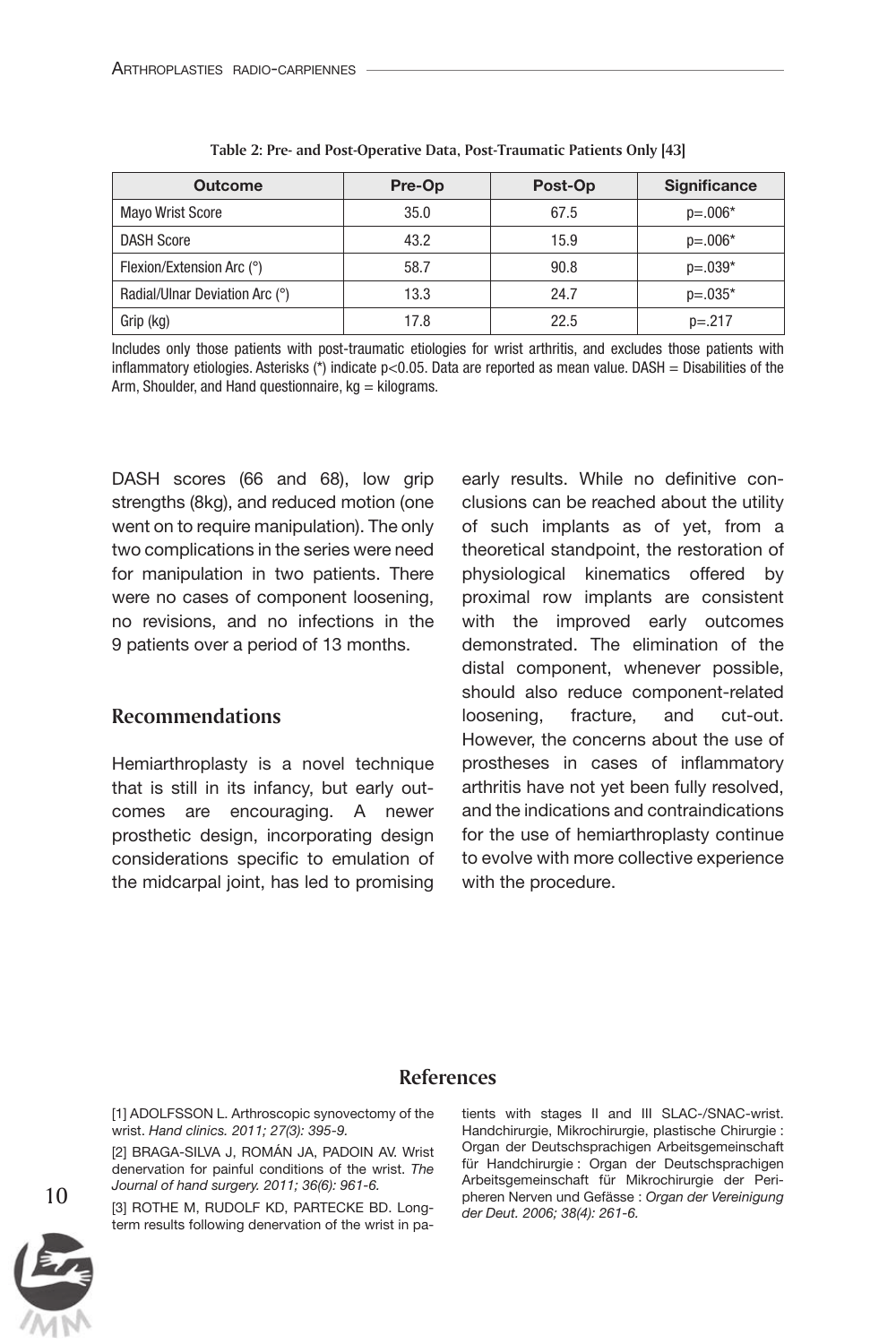[4] Radu CA, Schachner M, Tränkle M, GERMANN G. SAUERBIER M. Functional results after wrist denervation. Handchirurgie, Mikrochirurgie, plastische Chirurgie : Organ der Deutschsprachigen Arbeitsgemeinschaft für Handchirurgie : Organ der Arbeitsgemeinschaft für Mikrochirurgie der Peripheren Nerven und Gefässe : *Organ der Vereinigung der Deut. 2010; 42(5): 279-86.*

[5] YAO J, OSTERMAN AL. Arthroscopic techniques for wrist arthritis (radial styloidectomy and proximal pole hamate excisions). *Hand clinics. 2005; 21(4): 519-26.*

[6] MALERICH MM, CLIFFORD J, EATON B, EATON R, LITTLER JW. Distal scaphoid resection arthroplasty for the treatment of degenerative arthritis secondary to scaphoid nonunion. *The Journal of hand surgery. 1999; 24(6): 1196-205.*

[7] RUCH DS, PAPADONIKOLAKIS A. Resection of the scaphoid distal pole for symptomatic scaphoid nonunion after failed previous surgical treatment. *The Journal of hand surgery. 2006; 31(4): 588-93.*

[8] DiDonna ML, Kiefhaber TR, Stern PJ. Proximal row carpectomy: study with a minimum of ten years of follow-up. *The Journal of bone and joint surgery. American volume. 2004; 86-A(11): 2359-65.*

[9] STRAUCH RJ. Scapholunate advanced collapse and scaphoid nonunion advanced collapse arthritisupdate on evaluation and treatment. *The Journal of hand surgery. 2011; 36(4): 729-35.*

[10] KOBUS RJ, TURNER RH. Wrist arthrodesis for treatment of rheumatoid arthritis. *The Journal of hand surgery. 1990; 15(4): 541-6.*

[11] MEADS BM, SCOUGALL PJ, HARGREAVES IC. Wrist arthrodesis using a Synthes wrist fusion plate. *Journal of hand surgery (Edinburgh, Scotland). 2003; 28(6): 571-4.*

[12] Weiss AC, Wiedeman G, Quenzer D, *et al.* Upper extremity function after wrist arthrodesis. *The Journal of hand surgery. 1995; 20(5): 813-7.*

[13] Bertrand M, Coulet B, Chammas M, RIGOUT C, ALLIEU Y. Four-bone fusion of the wrist: review of 17 cases at an average 3.4 years follow-up. *Revue de chirurgie orthopédique et réparatrice de l'appareil moteur. 2002; 88(3): 286-92.*

[14] DACHO AK, BAUMEISTER S, GERMANN G, SAUERBIER M. Comparison of proximal row carpectomy and midcarpal arthrodesis for the treatment of scaphoid nonunion advanced collapse (SNACwrist) and scapholunate advanced collapse (SLACwrist) in stage II. *Journal of plastic, reconstructive & aesthetic surgery: JPRAS. 2008; 61(10): 1210-8.*

[15] CRISCO JJ, COBURN JC, MOORE DC, et al. In vivo radiocarpal kinematics and the dart thrower's motion. The Journal of bone and joint surgery. *American volume. 2005; 87(12): 2729-40.*

[16] CRISCO JJ, HEARD WMR, RICH RR, PALLER DJ, Wolfe SW. The mechanical axes of the wrist are oriented obliquely to the anatomical axes. *The Journal of bone and joint surgery. American volume. 2011; 93(2): 169-77.*

[17] Calfee RP, Leventhal EL, Wilkerson J, *et al.* Simulated radioscapholunate fusion alters carpal kinematics while preserving dart-thrower's motion. *The Journal of hand surgery. 2008; 33(4): 503-10.*

[18] Larsen CF, Jacoby RA, McCabe SJ. Nonunion rates of limited carpal arthrodesis: a metaanalysis of the literature. *The Journal of hand surgery. 1997; 22(1): 66-73.*

[19] SWANSON AB. Flexible implant arthroplasty for arthritic disabilities of the radiocarpal joint. A silicone rubber intramedullary stemmed flexible hinge implant for the wrist joint. *The Orthopedic clinics of North America. 1973; 4(2): 383-94.*

[20] Cooney WP, Beckenbaugh RD, Linscheid RL. Total wrist arthroplasty. Problems with implant failures. *Clinical orthopaedics and related research. (187): 121-8.*

[21] Figgie HE, Inglis AE, Straub LR, Ranawat CS. A critical analysis of alignment factors influencing functional results following trispherical total wrist arthroplasty. *The Journal of arthroplasty. 1986; 1(3): 149-56.*

[22] GUPTA A. Total wrist arthroplasty. American *journal of orthopedics (Belle Mead, N.J.). 2008; 37(8 Suppl 1): 12-6.*

[23] Harlingen D van, Heesterbeek PJC, J de Vos M. High rate of complications and radiographic loosening of the biaxial total wrist arthroplasty in rheumatoid arthritis: 32 wrists followed for 6 (5-8) years. *Acta orthopaedica. 2011; 82(6): 721-6.*

[24] HERZBERG G. Prospective study of a new total wrist arthroplasty: short term results. *Chirurgie de la main. 2011; 30(1): 20-5.*

[25] Krukhaug Y, Lie SA, Havelin LI, Furnes O, Hove LM. Results of 189 wrist replacements. A report from the Norwegian Arthroplasty Register. *Acta orthopaedica. 2011; 82(4): 405-9.*

[26] Lorei MP, Figgie MP, Ranawat CS, Inglis AE. Failed total wrist arthroplasty. Analysis of failures and results of operative management. *Clinical orthopaedics and related research. 1997;(342): 84-93.*

[27] Divelbiss BJ, Sollerman C, Adams BD. Early results of the Universal total wrist arthroplasty in rheumatoid arthritis. *The Journal of hand surgery. 2002; 27(2): 195-204.*

[28] COBB TK, BECKENBAUGH RD. Biaxial totalwrist arthroplasty. *The Journal of hand surgery. 1996; 21(6): 1011-21.*

[29] WARD CM, KUHL T, ADAMS BD. Five to tenyear outcomes of the Universal total wrist arthroplasty in patients with rheumatoid arthritis. The Journal of bone and joint surgery. *American volume. 2011; 93(10): 914-9.*

[30] Rizzo M, Ackerman DB, Rodrigues RL, Beckenbaugh RD. Wrist arthrodesis as a salvage procedure for failed implant arthroplasty. *The Journal of hand surgery, European volume. 2011; 36(1): 29-33.*

[31] FERRERES A, LLUCH A, DEL VALLE M. Universal total wrist arthroplasty: midterm follow-up study. *The Journal of hand surgery. 2011; 36(6): 967-73.*

[32] RAHIMTOOLA ZO, ROZING PM. Preliminary results of total wrist arthroplasty using the RWS Prosthesis. *Journal of hand surgery (Edinburgh, Scotland). 2003; 28(1): 54-60.*